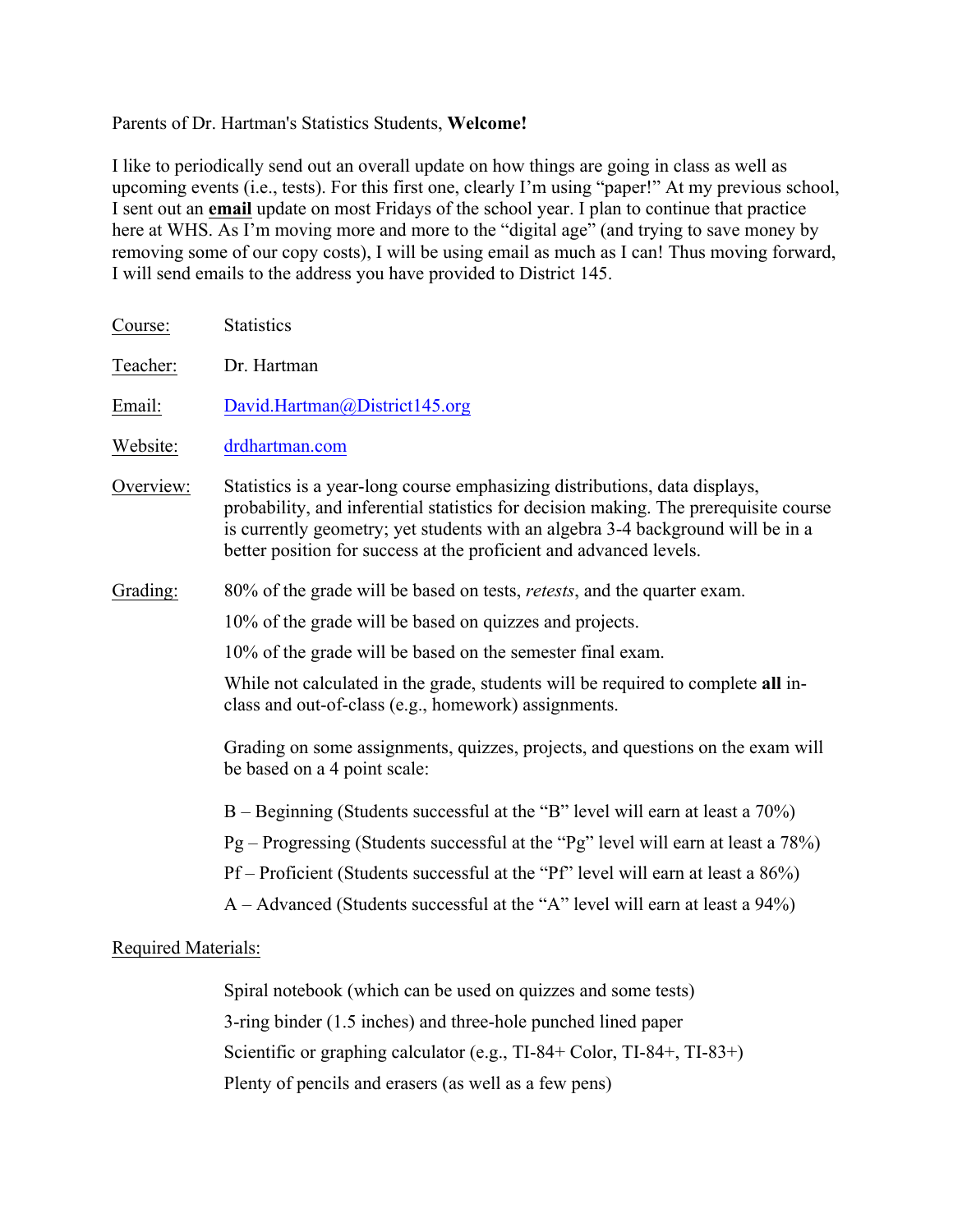#### *Requested* Materials:

During many in-class activities, we will use a class set of graphing calculators provided. I am requesting 4 (or 8) new AAA batteries (preferably Duracell or Energizer) to be collected during the week of August 17-21. Thank-you.

### Additional *Requested* Materials:

As I have been preparing my classroom, I have made quite a few trips to the store to "build" a classroom, which will aid me in teaching the youth of District 145. There are still some items I would like to have on "stock" to use with my classes.

Packages of construction paper Reams of white paper Scratch paper 24-packs of water bottles Granola bars Fruit snacks Boxes of hanging folders (letter size) Boxes of manila folders

This is only a request. If you are in the position that you are able to send one or more of the items with your student, I would greatly appreciate it. Please send an email so I can monitor any donations. Thank-you.

Extra Help: I am committed to helping your student learn statistics during class. Should your student need additional support, I am available for extra help many days before and after school\*. I will also provide extra help using videos that I create and link to my website (using my iPad). Further, there are opportunities for students to get help during the A&P time as well as from NHS tutors. Encourage your student to touch base with me when they need help. (\*I will share my availability with students, as I do have commitments with family, and teaching at NWU/UNL.)

> There is a math study room available for students to use to work on assignments and study! This room (2007) is located adjacent to Dr. Hartman's room. Encourage your students to access this room. Encourage your student to grab a study buddy and work together to deepen their understanding of math!

#### Expectations for Students:

- \* Be willing to be a **thinker** each and every day.
- \* Keep focused on the learning, NOT on the cell phone!
- \* S.O.A.R. (Safety / Opportunity / Attendance / Respect & Responsibility)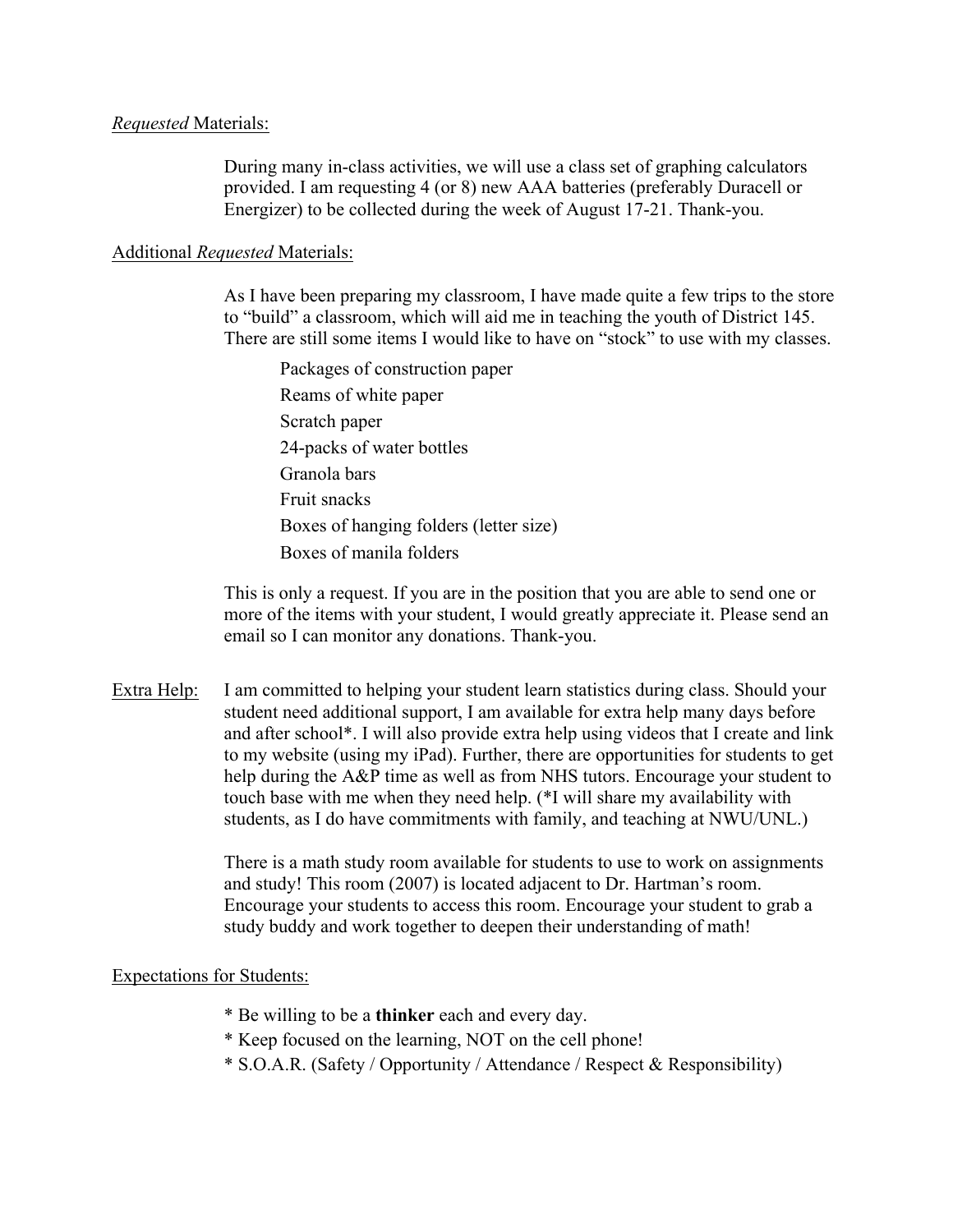## Keys to success:

- \* Be in class every day, on time, and prepared.
- \* Be respectful of oneself, others & property.
- \* Fully participate in all activities.
- \* Complete all in-class and out-of-class (e.g., homework) assignments.
- \* Most importantly: be a young adult of character

# Dr. Hartman's Top 10 List:

There are some very important things that I need to share with you regarding my life as well as your students' opportunity in my class.

1. My oldest child started 8th grade this fall at Waverly Middle School; my youngest started 5th grade at WIS. While I am so excited for both of them, I am nervous like any parent. Lauren and Brianna mean the world to me! I want both to have a safe and meaningful experience each and every day. I expect nothing less than the best from their schools, the staff members that will work with them, and their fellow classmates. I know you love your children as much as I love mine. You expect the best for them at school at all times. I keep this in mind everyday.

2. WHS is new to me! I left my 20-year career in Lincoln Public Schools (7 years at Mickle Middle School and 13 years at Lincoln Southwest) including my position as department chair to invest into District 145. For so many years now, I have driven by and headed into Lincoln. I witnessed many of my colleagues have the privilege to teach their own children and the peers of their children. I spent my energy every year helping to strengthen LPS. I also invested my time in a community where I did not live.

I'm excited and ready to bring my energy to District 145. It is a privilege to teach your child in my class. Please have grace and patience as I adjust and get all my ducks-in-a-row! One of those "ducks" is my classroom. Thank-you again for any "materials" you are able to supply.

3. The best way to reach me is via email: David.Hartman@District145.org. Again, I try to send out updates, kind of like a class newsletter, every week or so. I will not, however, "push" grades. I am asking you that you periodically review your student's grade on PowerSchool.

4. Some of your children are involved in a lot! Balance seems to be a challenge (and goal) for most teenagers. From sports and clubs to work and family time, keeping a healthy balance is a necessity for all of us! Being a husband, father, teacher, UNL graduate course instructor, and NWU Advantage instructor, I also struggle with balance every week. I understand when your child feels a bit overwhelmed during various times of a course.

5. My **WEBSITE**: drdhartman.com I usually post assignments daily. This is helpful for students, especially when they miss class. My website also gives you the opportunity to know what we are doing in class. I encourage you to take the time to bookmark my website; also spend some time getting to know more about my personal and professional background.